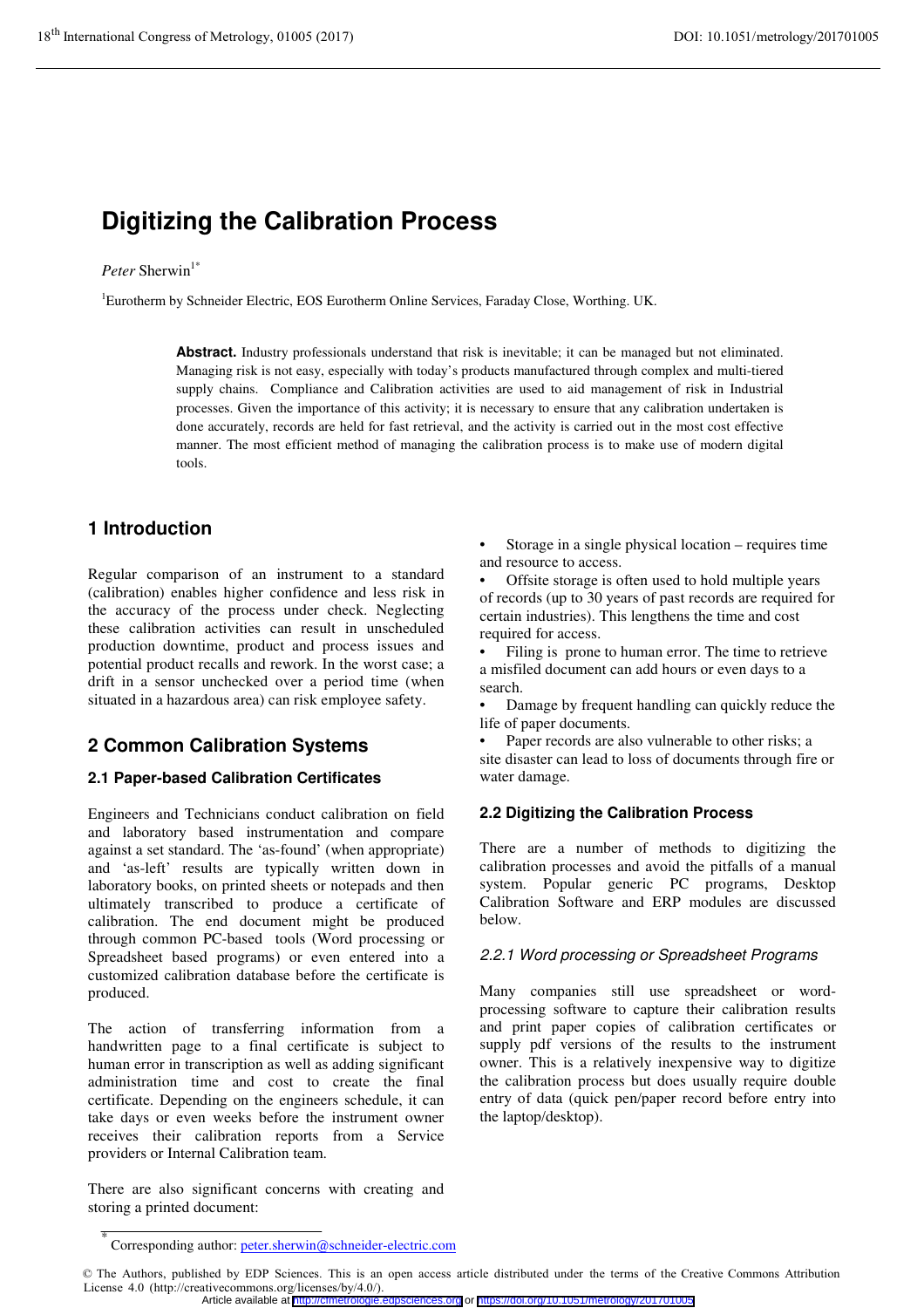#### 2.2.2 Desktop Calibration Software

Desktop software is traditional software that is installed on a desktop or laptop computer. The files are stored locally or on a shared network drive with the processing taking place on the local computer. The majority of commercially available calibration management systems are still desktop based. Early customized systems started life in the 1980's and have evolved into expansive databases with rich feature sets. Some improvement in the User Interface Design has taken place to aid data entry and simplify training requirements. These systems can offer a richer calibration experience when processes and procedures are also covered by the system.

Certain software providers have also attempted to combine other applications such as Maintenance requirements to be able to save time, reduce training, combine key operational processes, reduce costs and increase productivity.

#### 2.2.3 ERP Based Systems

Major providers of ERP systems also offer modules for asset management, maintenance and calibration. Unfortunately these modules tend to be expensive and can either be overly complex or alternatively only offer fixed basic features. Customization to specific end-user requirements comes at a cost.

### **3 Modern Digital Tools**

To provide the best value from a digitized calibration process, it is important to address the deficiencies of a paper-based system and avoid the potential data double entry associated with Spreadsheet-based solutions. Some form of user configuration of the calibration process also avoids the expensive customization requirements often associated with ERP modules. A good set of rules for digital systems is outlined below:

• Enter data directly into a mobile device

(smartphone, tablet, portable laptop etc.).

• Only store a virtual copy of the certificate for authorized access from anywhere/anyone

• Document attributes should enable quick search and retrieval.

• Virtual storage should assure long-term backup.

• Cloud-based storage with disaster-proof backup is ideal.

• Methods to customize the calibration process using a configurable workflow.

On a practical point not all Industrial sites offer a robust Wi-Fi connection or have a stable phone signal. To be able to provide one-off data entry solutions using any smart device, the mobile device should be able to operate in both offline and online mode. This is best achieved by using a dedicated app (see The App Economy).

#### **3.1 The App Economy**

10 years ago virtually no mobile apps existed, yet today there are over 90 billion app downloads. The app economy is booming and made popular because apps are an efficient and simple way to help people accomplish tasks in an easy and less time consuming manner. Initially dedicated solely to the consumer world, the app world has evolved to offer many business apps. Popular business apps include; team communication, task, time and project management, payment and accounting apps and Sales and Customer Relationship Management.

More recently, dedicated calibration apps (example:  $eCAT^{TM}$  Calibration Management Tool [1]) have been developed to simplify and increase the efficiency of calibration activities.

#### 3.1.1 App-based Calibration Solutions

Multi-tiered supply chains and networks have spawned a complex arrangement of partners, suppliers and customers. Enabling visibility, scheduling and update of calibration activities across a range of multiple service providers and internal engineer resources requires a digital process that can cope with multi-tenant secure access. Fortunately, this is now possible by leveraging recent advances in cloud-based technology and appdesign.

Fixed format database design does not provide sufficient flexibility in data entry to aid the user to undertake the correct calibration when dealing with multiple complex industry standards. The latest apps have developed specific customizable workflow technology to enable setups to be created through the web-based portal and downloaded to the app to provide the engineer with stepby-step prompts to undertake the correct calibration process.

When the calibration record is digitized, instant authorized access is opened up to multi-users across the company regardless of location. This enables the production department to be aware of calibration schedules and minimize disruption to production. By also capturing descriptive data about each document, retrieval of relevant information is fast and efficient. Leveraging app-based technology has also enabled locally printed QR Code labels to link directly to the completed Calibration Certificate. This direct access to the certificate has enabled customers to effortlessly meet audit requirements.

The Certificate attributes such as Date and time of calibration, next due date, engineer, location etc. enable the systems to be able to schedule and plan and alert when the next calibration is due.